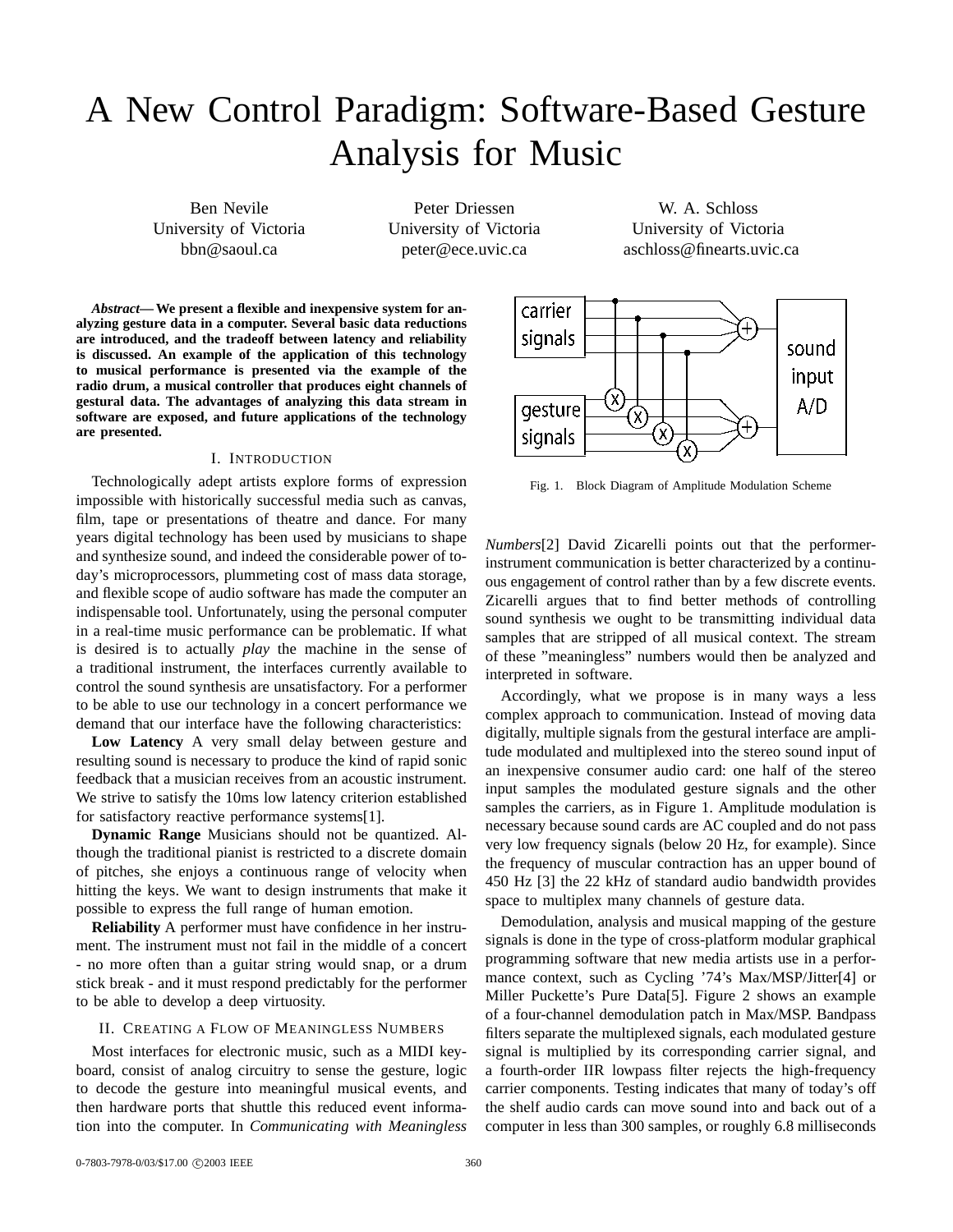

Fig. 2. Four Channel Max/MSP Demodulation Patch

at a sampling rate of 44.1kHz. The impulse response of the IIR filter indicates that it adds approximately 75 samples of group latency, bringing the total to 8.5 ms.

Importing the gesture data through the audio input provides several advantages:

**Hardware Simplicity** We communicate strictly in the analog domain and have no digital circuitry to engineer into our interface. We take advantage of the hundreds of development hours that the audio card manufacturers have spent creating reliable A/D drivers. As the specifications of inexpensive sound input devices improve - less latency, higher sampling rates and larger bit depth - so does the potential fidelity and responsiveness of our system.

**Software Simplicity** Because gestures are processed in the same signal chain that renders the audio there is no need for a separate software layer to buffer the data and inject it into the audio signal chain at the appropriate time. Inter-process jitter is eliminated and creation of a fluid, responsive software environment is straightforward.

**Flexibility** Moving the analysis algorithms from hardware to software can lead to design insight that wouldn't otherwise be gained (see [2]). Complete control freedom is afforded because no decisions have been made on the artist's behalf.

The main drawback to this type of data-processing scheme is an increase in computational load. Fortunately consumergrade computers now have the horsepower to manage this kind of processing as a small percentage of their total ability. Additionally, opportunities to make the programming efficient by exploiting properties of parallelism and oversampling are abundant in the algorithm design, but because the computational power of accessible computers continues to grow at a staggering pace it is felt that these considerations are secondary in importance.

# III. MUSICALLY USEFUL REDUCTION OF THE GESTURE DATA

The presence of noise means that we can only ever deal with the "truth" about these gesture signals in a statistical sense. All processing techniques that can be used to reduce the effect of noise in a signal must take into account the value of multiple samples, and therefore it is unavoidable that precision in measurement or detection of a signal can only be achieved at the cost of delay over and above the latent characteristics of the computer's sound input device.

**Position** The most straightforward way to reduce the effect of noise in a signal is to simply take the mean of  $m$  successive samples: assuming that the actual value of the signal is constant - a fair assumption with our techniques, since our gesture signal is hugely oversampled - the variance in the signal has an inverse relationship with  $m$ , whereas the latency inherent in the evaluation increases linearly as  $m$  grows larger. The longer we are able to delay our estimation, the closer our determination is likely to be to the actual position.

**Derivatives** A velocity signal can be estimated from a position signal by subtracting the value of successive samples. Similarly, acceleration can be obtained by calculating the difference between successive estimations of velocity, and higher moments may be estimated by repeating the process. Note however that each transformation to the next higher derivative doubles the variance in the signal due to noise, and so can require considerable smoothing (and hence delay) to achieve reliable results.

**Thresholding and Regions** Starting from the onedimensional case, a threshold is some value  $t$  that we wish to compare to the signal: is our signal greater than or less than t? It is unfortunately impossible to simultaneously maximize the probability of detecting when the signal is above the threshold and minimize the probability of mistaking noise for signal above the threshold; the best we can do is keep the socalled *false-alarm probability*  $p_{fa}$  at a tolerable level. Given an estimation of a stick's position, the variance in the statistic and some assumptions about the distribution of noise (that it is white Gaussian, say) we can calculate a buffer amount b such that if the estimation of the position is above  $t + b$ the probability of the stick's actual position not being above t is less than  $p_{fa}$ . Once again the tradeoff between latency and accuracy is evident: the more samples we consider in our estimation, the less the variance and therefore the smaller  $b$  has to be to ensure a probability of failure less than  $p_{fa}$ . Since joint probabilities become products of individual probabilities for independent events, this one-dimensional analysis can be extended to segmented regions and multiple dimensions simply by applying similar restrictions for each threshold value and dimension and multiplying the boolean results.

**Pulses** If we want to identify a pulse or known amplitude variation in the signal, the algorithm which yields maximum sensitivity is the matched filter. The expected pulse shape can be sampled at m points  $s_1...s_m$  to be used as the coefficients of an FIR filter, and the peaks of this filter's output will correspond to the times of maximum likelihood that the pulse has been input.

Since the probability of a false alarm due to noise  $P_n$  cannot be minimized with the same algorithm that maximizes the probability of detecting a valid pulse  $P_d$ , one must maximize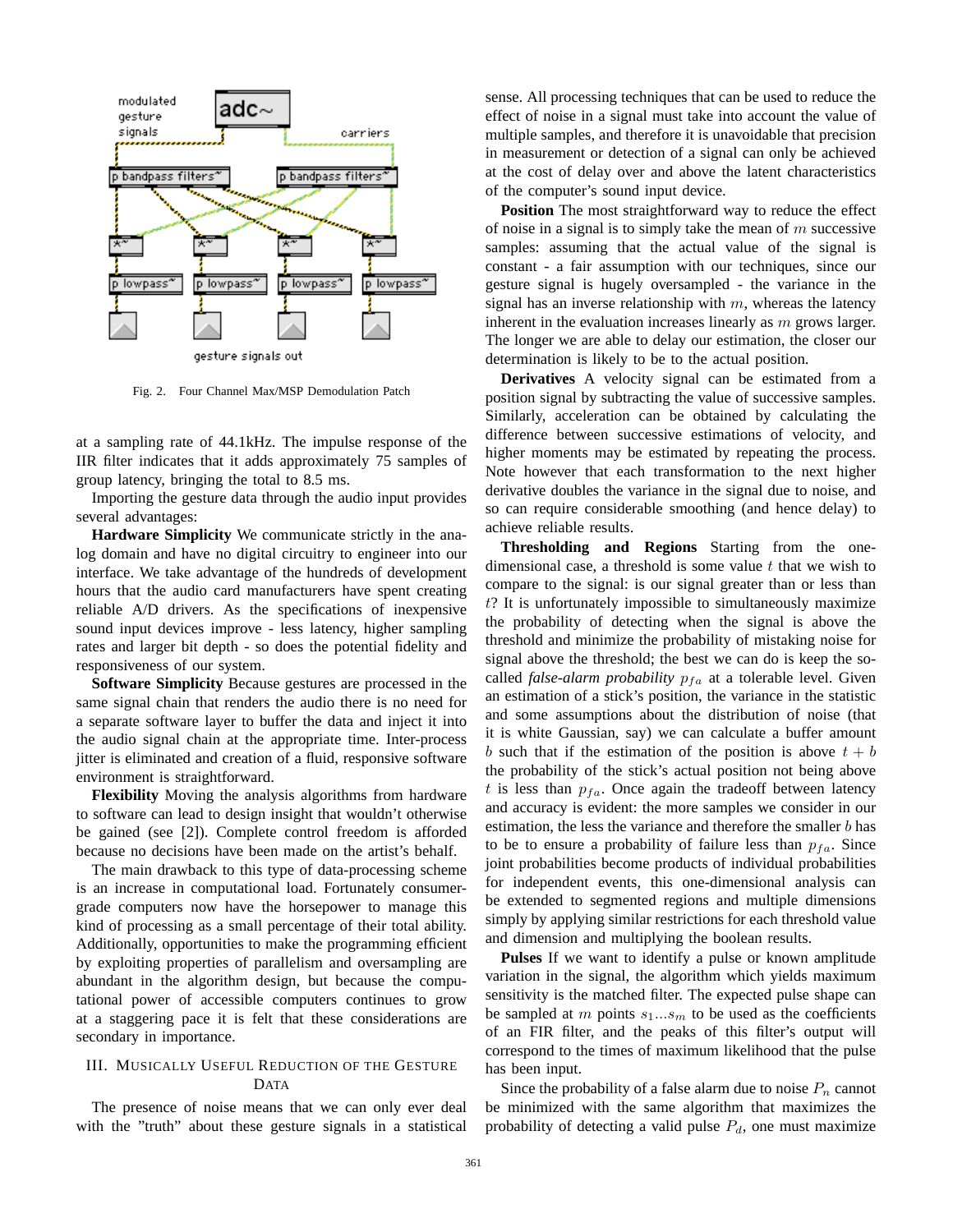$P_d$  with  $P_n$  set to a tolerable level. The optimum Neyman-Pearson processor consists of comparing the output of our matched filter  $y = \sum_{j=1}^{m} s_j x_j$  to a threshold level d determined by our choice of  $P_n$ . Under the assumption of Gaussian noise with variance  $\sigma_n^2$ , very small values of  $P_n$  have approximately the following relation to  $d[6]$ :

$$
P_n \approx \frac{e^{-\left(\frac{d}{\sqrt{2}\sigma_y}\right)^2} \sqrt{2}\sigma_y}{2\sqrt{\pi}d} \tag{1}
$$

where  $\sigma_y = \left(\sqrt{\sum_{j=1}^m s_j^2}\right) \sigma_n$  is the standard deviation of the noise in the output of the matched filter. For  $P_n = 10^{-10}$ , which at a sampling rate of 44.1 kHz corresponds to a false alarm once every 63 hours,  $d = 6.35\sigma_y$ . We can then express the detectability of a pulse as a function of the effective signalto-noise ratio, given by the ratio of its energy  $E$  to the noise spectral density  $n_0$ :

$$
P_d = \frac{1}{2} \left[ 1 - \text{erf}\left( \frac{d}{\sqrt{2}\sigma_y} - \sqrt{\frac{E}{n_0}} \right) \right]
$$
 (2)

**Parallel Operations** Imagine that we wish to identify a multi-part gesture that requires input from more than one interpretive process: for instance, we may wish to trigger a noise when a sensor's velocity exceeds a certain value but only while a different sensor is in a particular region. The different processes required to extract the different features each has its own effective latency. Care must be taken when features are extracted in parallel to ensure that the latencies inherent in the interpretive processing are of equal length, otherwise the logic won't be aligned in time. If a particular reliability or accuracy goal is sought a probability analysis of each individual event must be undertaken.

### IV. THE RADIO DRUM

As a test case for this technology we consider the radio drum, an instrument created at Bell Labs[7]. The two sticks of the drum are electrically driven with a radio frequency voltage source, and the division of displacement current between the four corners of the flat sensor surface determines the eight output signal strengths. These signals are then transmitted to circuitry that amplitude modulates and sums the signals in the manner of Figure 1, after which they are passed into the computer through the sound card as a stereo pair.

The most straightforward information to extract from the signals sent by the radio drum is the three-dimensional location of a sensor. Through the transformations outlined in [7] the eight channels of data are reduced to two three-channel groups representing the  $x,y$ , and z positions of each stick. Estimating the actual position of the sticks is then as straightforward as a simple averaging scheme over  $m$  samples.

Since this is a *drum* it seems natural that we would want to detect when the foam surface has been hit. In a previous paper[8] it was proposed that an FIR filter with 2048 taps be used to smooth the signal, and then a simple first derivative peak picker be used to identify the extremities of the signal.



Fig. 3. Position and Velocity Signals of a Radio Drum Hit

Although the system worked well in theory, the 2048 tap FIR introduced an unacceptably large latency of 23.2ms at a sampling rate of 44.1kHz.

We present in this paper a novel technique inspired by work in radar pulse detection [9]. Figure 3 shows the signal corresponding to a drum hit and its first derivative on the same graph with their amplitudes scaled to the same range to facilitate comparison. The crucial idea is that the downward peak of the first derivative happens *before* that of the filtered gesture signal; by tuning our algorithms to locate this point in the signal instead of the later "real" peak we gain on average more than 6.8ms in our battle against latency. In fact, we suspect that this extrema of the first derivative is a more appropriate point to choose to trigger sound synthesis, since it likely represents the point of first contact with the surface of the drum.

We first smooth the signal with 256-points of a matched filter tuned to the expected shape of a hit, after which we subtract successive samples to determine the velocity signal  $v$ . We use the first derivative instead of a ratio (see [9]) because of the derivative's preferable signal-to-noise characteristics in the drum's range of signals, and regain the amplitudeindependency with a variable trigger threshold: when a minimum  $v_{min}$  is encountered in v the trigger  $t = r_t v_{min}$  is set using a factor  $0 \leq r_t \leq 1$ . When the stick slows down enough for the velocity to increase above  $t$  the algorithm communicates a *hit event* to the synthesis engine. Setting the ratio factor  $r_t < 1$  helps avoid false alarms due to the inevitable small noise fluctuations in  $v$ , which has twice the variance of our position signal z. A value of  $r_t = 0.9$  was used in Figure 3.

After a hit has been output by the algorithm, a new trigger will not be set until  $v > 0$  - ie, the stick must move upwards before another hit will be recorded. Furthermore, a trigger point will not be set unless  $v$  has at some point in the descent reached a threshold level  $vThreshold$  which we set significantly above the noise floor of the stationary velocity signal. Finally, the estimated position of the stick must be below a threshold level at the surface of the drum to avoid